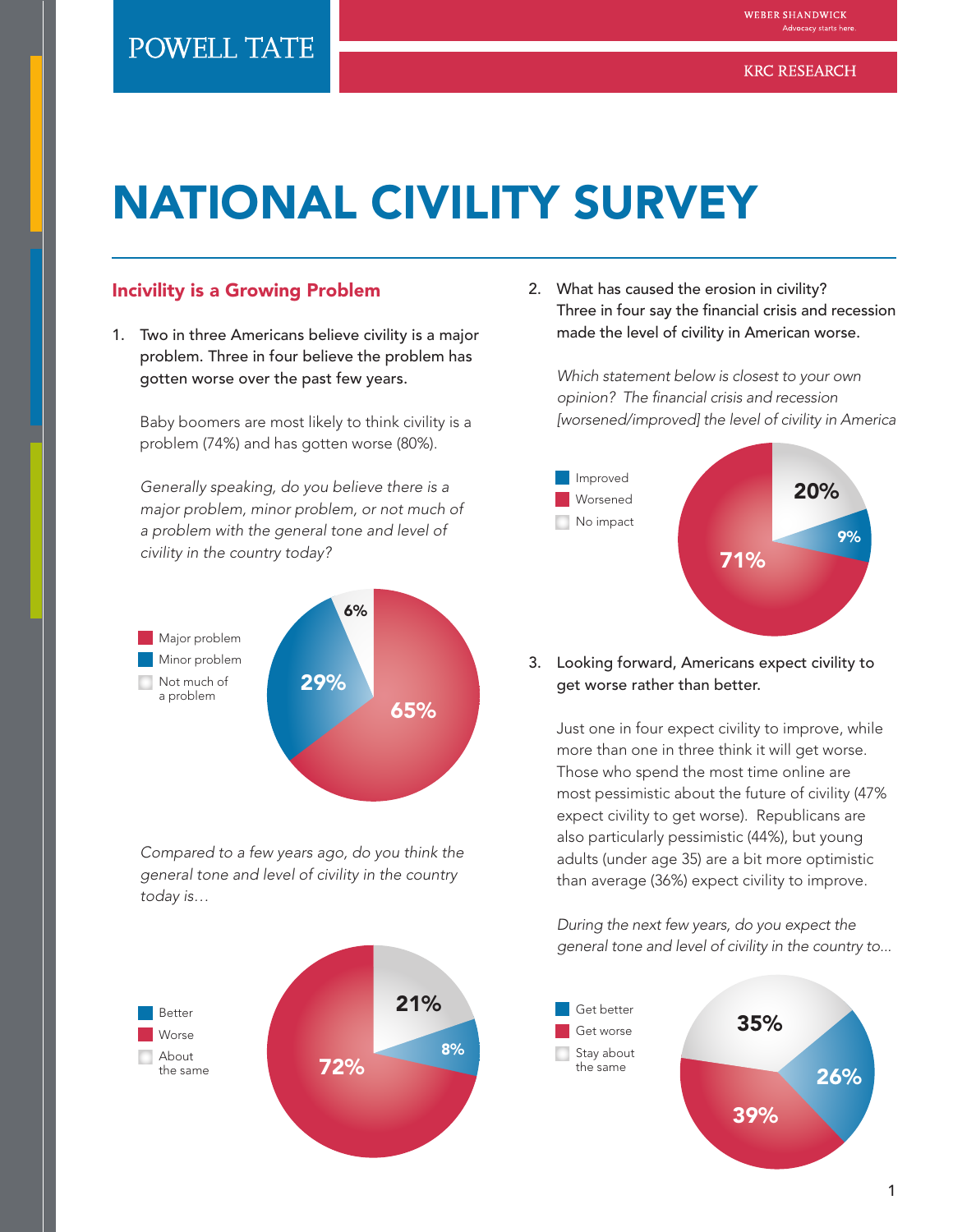#### **KRC RESEARCH**

#### Incivility is Pervasive in Government, Business, Media, and Online

#### 4. The least civil places in America: our politics and our roads.

Majorities also characterize America's high schools, talk radio, and Hollywood celebrities as uncivil.

*How would you describe the general tone and level of civility in each of the areas listed below?*



5. Democrats and Republicans agree: America's government and politics are uncivil. Not surprisingly, of course, Democrats view Republicans as uncivil and Republicans view Democrats as uncivil—although Republicans are more critical of their own party.

*How would you describe the general tone and level of civility in each of the areas listed below?* 

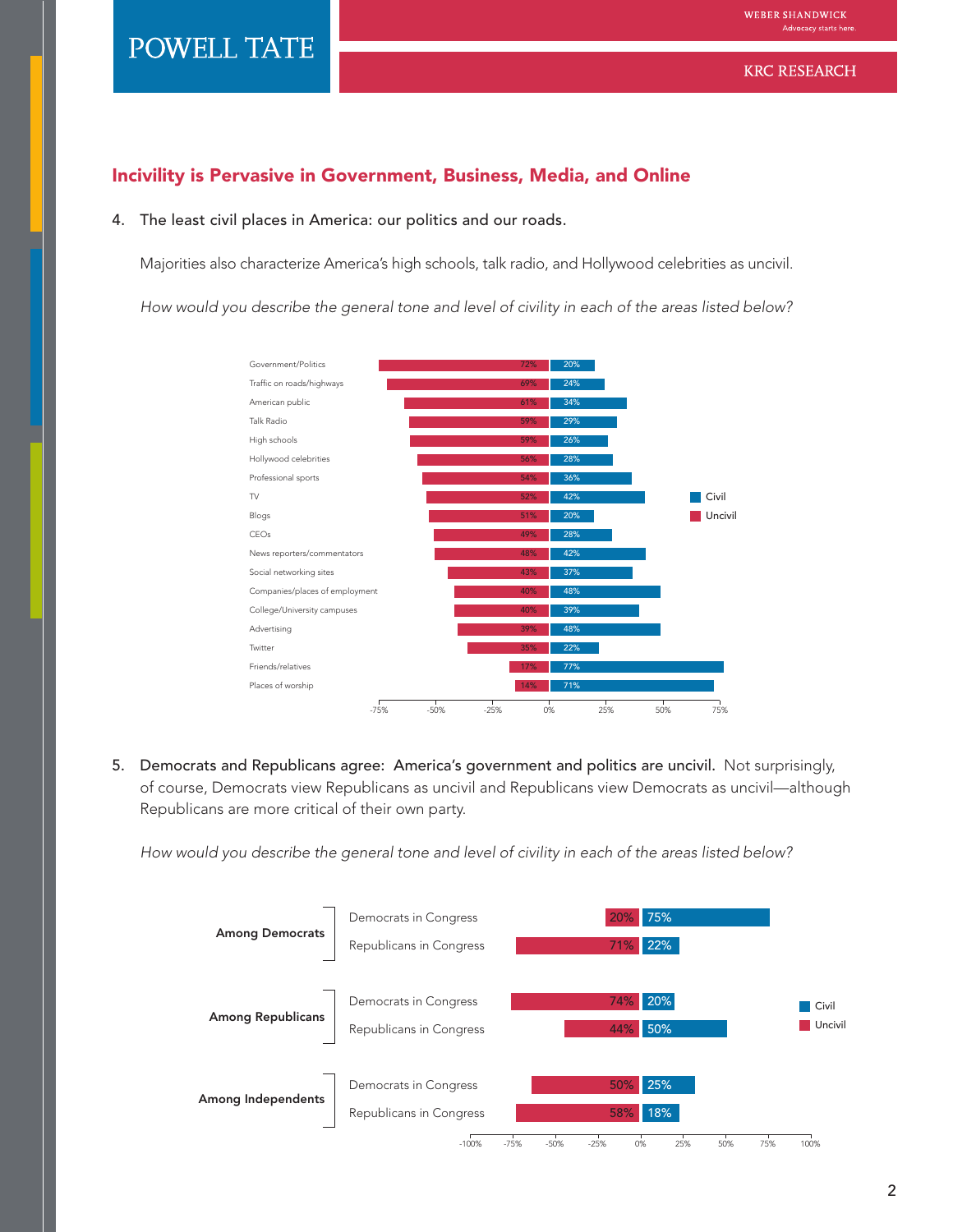- 6. For those who use them most, social networks remain a place of civility. Blogs, on the other hand, are viewed as uncivil. Overall, half describe blogs as uncivil and almost as many describe social networks as uncivil. But those most active in social networking make a clear distinction between the two: social networks are civil, blogs are not.
- 7. America's workers see their workplaces as civil, but CEOs as uncivil. By a margin of 53% to 40%, those who are currently employed characterize America's places of employment as more civil than uncivil. CEO's, in contrast, are described as uncivil by a margin of 50% to 32%.
- 8. Friends and relatives and places of worship are sanctuaries for civility. Majorities believe civility prevails among friends and in places of worship.

#### Consumers Hold Businesses Accountable for Incivility

- 9. Consumers are willing to punish companies for uncivil behavior. Based on personal experiences, half or more of consumers reevaluated their opinions of companies, refrained from buying their products, or advised friends and family against purchasing their products due to uncivil behavior. Affluent consumers are even more likely to reevaluate a company that is uncivil than those earning less than \$50,000 (60% vs. 50%).
- 10. The medium matters. Incivility is tolerated in newspapers and magazines, but much less on television and radio. Few say they have canceled a subscription to a newspaper or magazine if their content was uncivil. In contrast, many say they have not watched or listened to a program because they were uncomfortable with its lack of civility.

## Incivility is Driving Americans to Tune-Out Politics and the Media

11. The general tone and level of civility is a major factor why many are tuning out politics and the media. More than six in ten of those who are tuning out politics report that the general tone and level of civility is a major factor. This trend is stronger among Republicans (55%) and Independents (58%) than among Democrats (41%).

*In general, do you find yourself "tuning in" or "tuning out" each of the following? THOSE WHO TUNE OUT: How big a factor is the general tone and level of civility in your "tuning out"?*

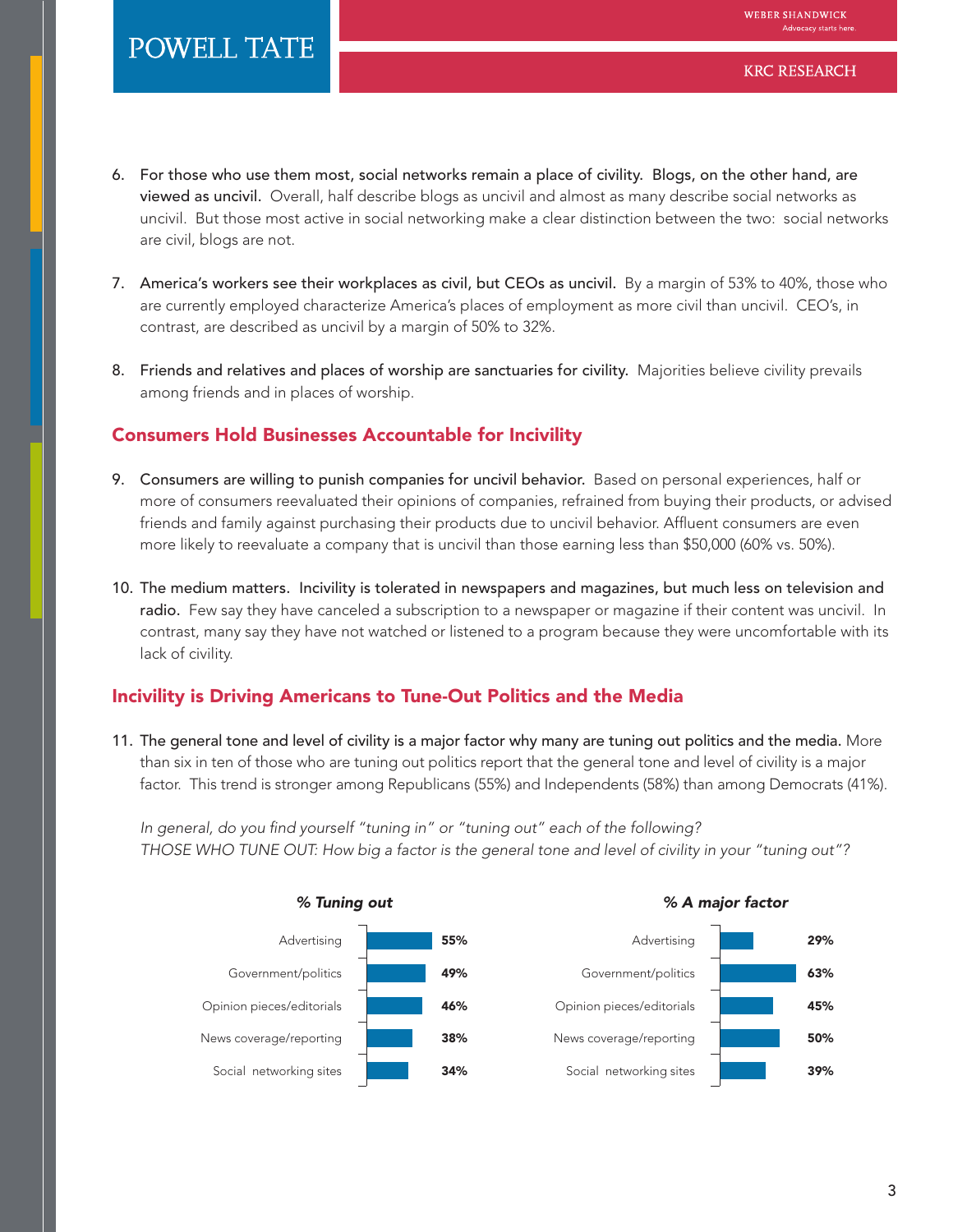## The Responsibility for Improving Civility Rests With Us All

12. Who is responsible for improving civility? Majorities believe there is a role for all parties in improving civility, but primary responsibility rests with the general public and political leaders.

*To what extent is each of the following responsible for improving civility in America?*



- 13. Teaching civility starts early and at home. There is near unanimous agreement (93%) that parents should teach their children the importance of civility at an early age. Women (82% completely agree) and those over the age of 50 (85% completely agree) feel most intensely about early education.
- 14. Business leaders should be an example of civility. Nine in ten (91%) agree that business leaders should set an example and always behave with civility.